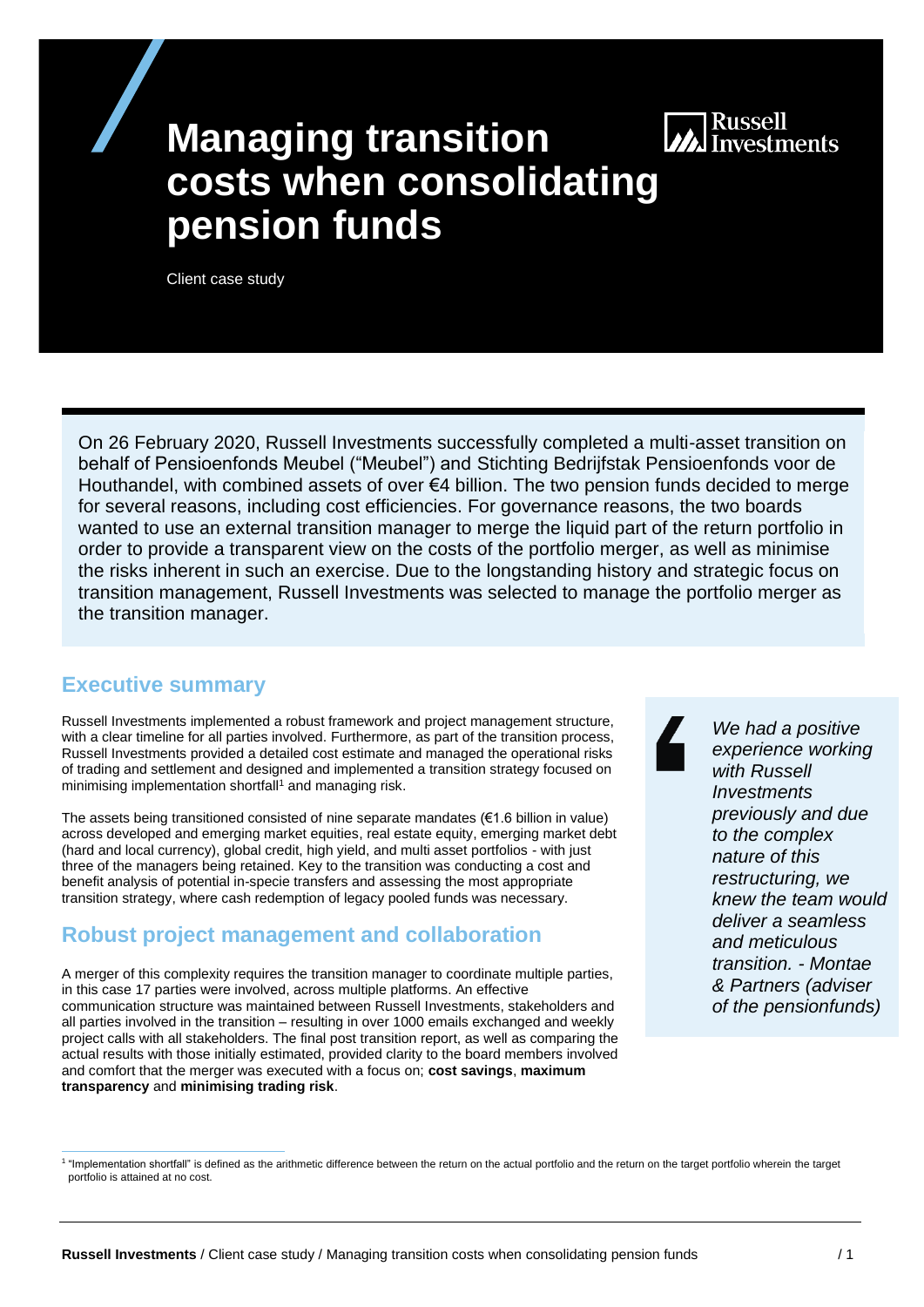# **The challenge**

There were two main challenges faced when managing this event:

- The first was strategic in nature developing the optimal strategy to minimise the risks associated with merging the two funds, as well as the costs.
- The second challenge was operational the project management of all of the diverse stakeholders associated with the event.

*Strategic considerations:* In order to provide the most cost-effective and risk-managed transition, we carried out detailed pre-transition analysis. As mentioned, there were multiple portfolios involved in different assets classes, held in both segregated accounts and pooled vehicles. Central to this analysis was a detailed cost comparison between liquidating assets to cash in their legacy structures and transferring assets in-kind, via inspecie transfers. Transferring assets in-specie, rather than liquidating them, can materially reduce costs, as well as enable the transition manager to effectively manage the portfolio risk. There can be operational risks involved in this process and some asset managers do not favour this approach. However, with an external transition manager to coordinate this and with the client's support, most asset managers can be persuaded, resulting in a potentially significant saving.

*Stakeholder management:* The key to the success of the event was robust and efficient project management. With complex transitions involving multiple stakeholders, the event was regularly evaluated not only in cost terms, but on the ability of the transition manager to co-ordinate all activity whilst also ensuring all parties were kept well-informed during all stages. This avoided any surprises once the outcome was reviewed.

## **Trading execution**

On the 14 February, Russell Investments was provided with a list of legacy assets and on the 19 February, the transition trading commenced, following the confirmation of the final target structure of the assets. Full completion of all trading was achieved during the first six days of implementation; which was in line with pre-trade expectations.

Russell Investments actively managed the transition process to obtain best execution and stay MiFID-compliant. Maximising the retention of legacy assets that could be transferred into the target structure helped to minimise the amount of trading involved and thus reduced the overall transition costs. Furthermore, extensive use of external crossing networks helped minimise market impact and, as this could have been a significant driver of costs, in turn reduced the overall transition costs. If the market has the impression that large amounts of assets were sold or bought, that may have impacted the price of that asset and therefore had a negative effect on the cost of the transition for the asset owner. The Russell investments operational diligence team worked to prevent this from happening due to a strict control on information leakage, as well as trading on numerous venues.

#### **Fixed Income**

- Through utilising our multi-dealer approach to fixed income trading, the execution prices achieved were on average 23.7 basis points better than the average of the quotes received. Russell Investments executed 923 fixed income trades in total for this event, with 55 unique dealers approached and, on average, eight quotes received per trade.
- A matrix of all quotes received for every individual security traded was also made available on the completion of the transition in order to provide complete transparency.
- Access to such a wide variety and number of dealers not only helped keep the costs down, but also masked the size of the trades in the market.

*The team at Russell Investments demonstrated exceptional project management skills, with continual communication throughout the process. - Pensioenfonds Meubel*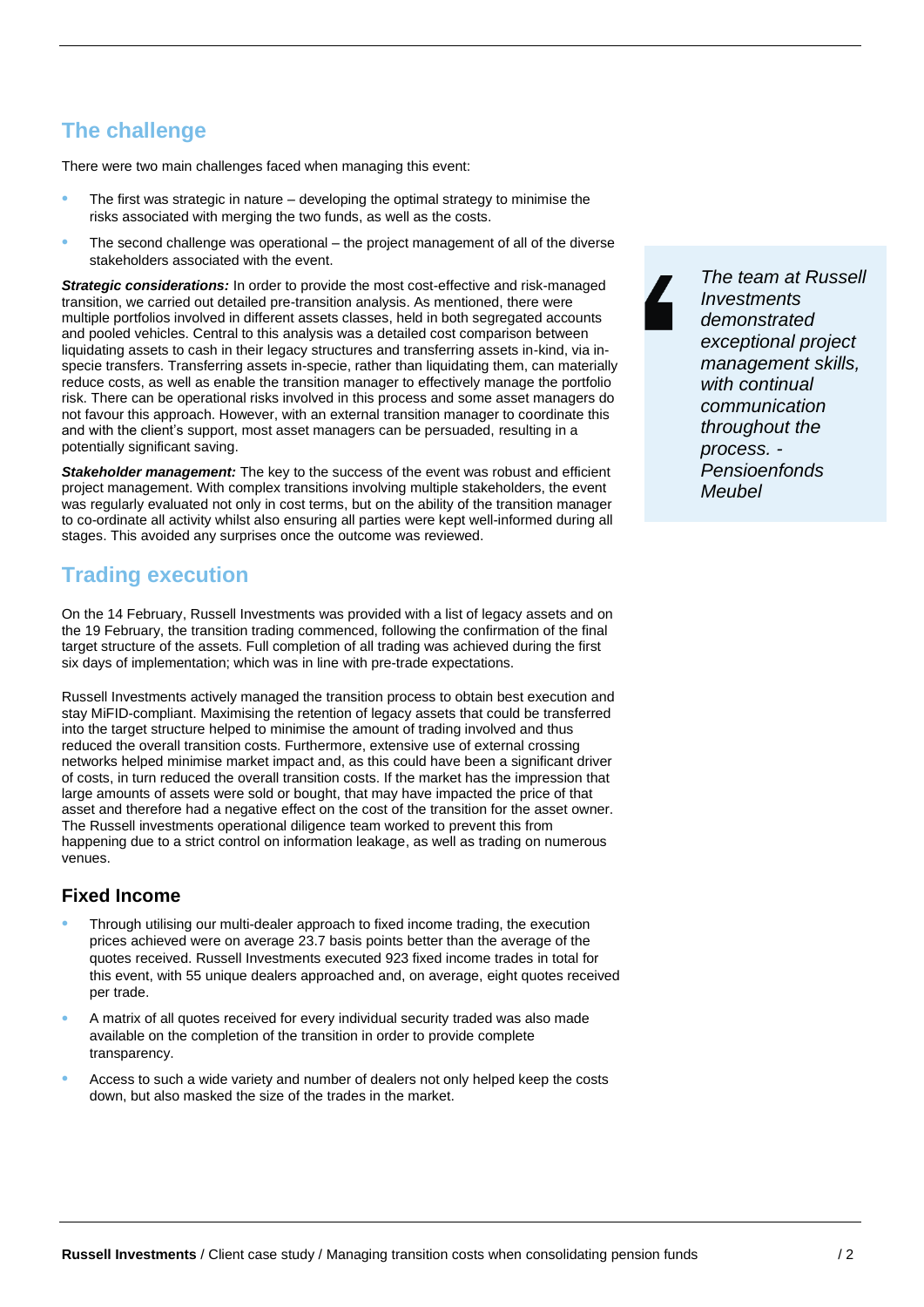#### **Equities**

- Equity trading was completed across two days of implementation and Russell Investments used the full breadth of market access of our agency-trading desk to source the best venue for executions.
- Over 1,900 equity trades were completed for this event, across 72 execution venues, with 24% of all of trading executed off exchange via crossing networks, dark pools.
- Systematic internalisers, thus not only helping to minimise our footprint in the market, but also spread and market impact costs.

#### **Foreign Exchange (FX)**

- Trade execution for the FX component was coordinated with the legacy managers and the FX overlay manager, with 57 FX spot and forward trades being executed and settled during the event.
- There was a shift of exposure from emerging markets to European assets and impact was significant, due to currency movements. Therefore, having a clear view and thorough understanding of the FX markets was crucial to stay in control when making the shift. Russell Investments also acts as FX overlay manager for many clients globally, another competence which is very advantageous when coordinating legacy hedges and ensuring a portfolio maintains the correct hedging ratio throughout a transition.

*We could not have managed this asset merger internally; we were pleased with the expertise Russell Investments provided as this was a very significant project. - Pensioenfonds Meubel*

#### **The result – demonstrating clear cost-saving**

After detailed analysis, a hybrid approach was adopted, with a strategy involving a mixture of in-specie transfers, cash redemptions and subscriptions and unit re-registrations. The risk was minimised with a vigilant management of all the transfers and subscription/redemptions, close coordination of currency hedging and a trading strategy that lessened sector and out-ofmarket risk.

We estimated that, based on prevailing spreads in the underlying funds, the total cost of a 100% cash transition could have been in excess of €2.54m. The final actual costs were materially lower than previously estimated. Factors which contributed to these savings included: staged cash redemptions to avoid redemption costs, maximising retentions by working with the target managers to retain as many of the legacy securities as possible and multi-venue trading to minimise spread and impact costs.

This result was measured by calculating the deviation from the estimate using the implementation-shortfall method. This transition, despite the complexity and the volume of trading, was successful and within six basis points of the final estimate.